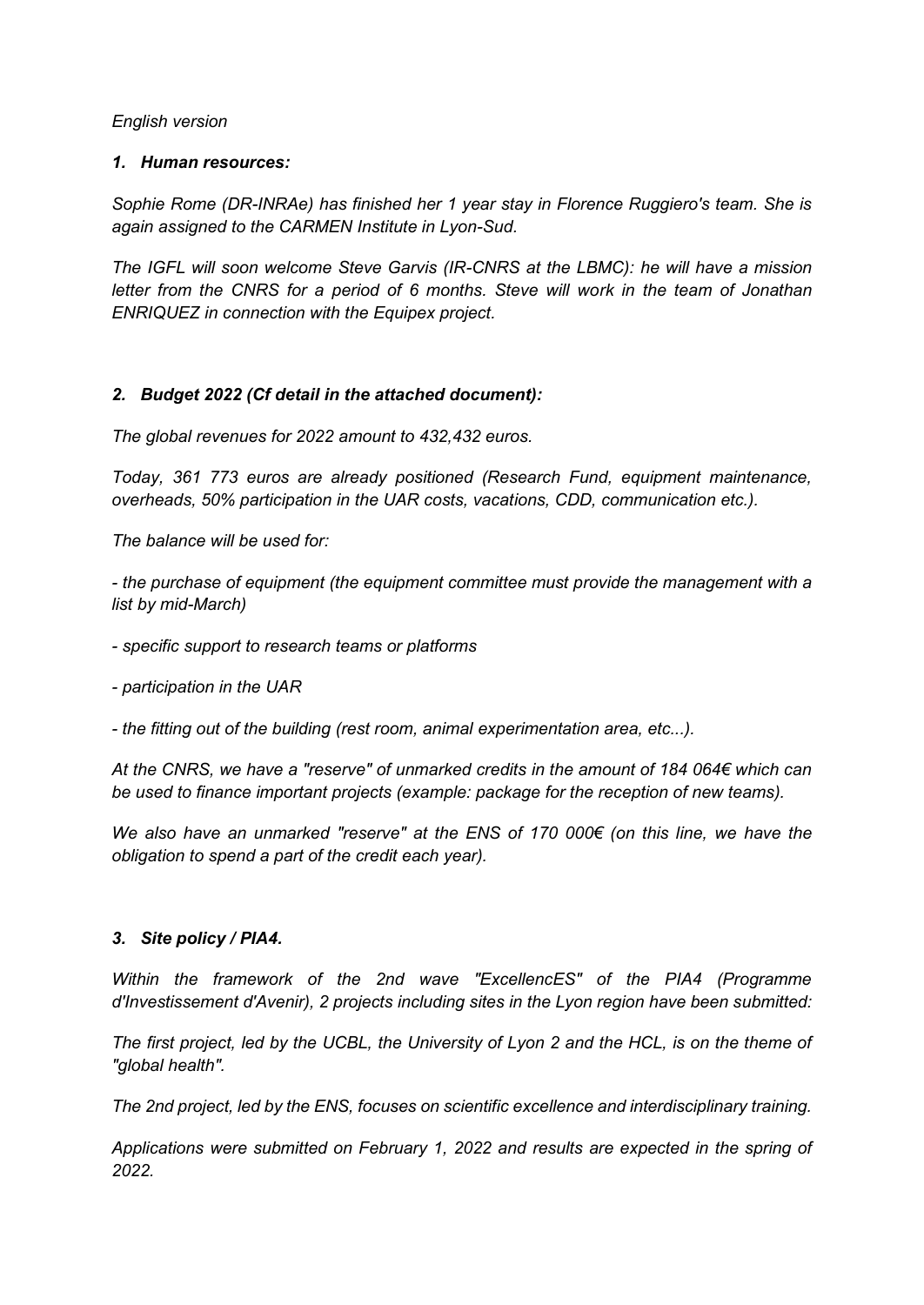# *4. Cofund*

*Cofund is a tool of the Horizon Europe program that allows the co-financing of training.*

*The IGFL, the RDP and LBMC plan to submit a joint project for the co-financing (Europe /ENS of Lyon) of a Thesis Program which would allow the financing of 16 thesis grants over 5 years. The theme of this program will be "Interdisciplinary approaches in life sciences".*

*This project is complementary to the BMIC thesis funding (no competition between the two programs).*

*The 3 persons involved in the implementation of the project for the IGFL are Michalis Averof, Abdou Khila and François Leulier. The submission of applications is planned for February 2023.*

# *5. Health Update - Covid 19:*

*The strict application of barrier measures (mandatory wearing of masks) and physical distancing, especially during meal breaks, is still in effect.*

*As a reminder, the IGFL follows the instructions given by its host (ENS Lyon).*

*As of today and until February 25th, it is strongly recommended to carry out the teleworkable activities remotely, whatever your employer and the instructions given by him.*

*It is also strongly advised to maintain group meetings in remote mode.*

*A return to normal is envisaged after the winter vacations, provided that the health situation evolves well.*

### *6. Call info.*

*Reminder on the Call 2020:*

*Thomas Auer declined the IGFL offer and the CNRS position obtained in September for family reasons.*

*Caroline Albertin did not obtain funding via the ATIP or the FRM. Her scientific file having not sufficiently evolved since then, her application has been put aside for the moment.*

*Call 2022:*

*The auditions of the candidates will take place on February 9 and 10, 2022 according to the program sent by the management.*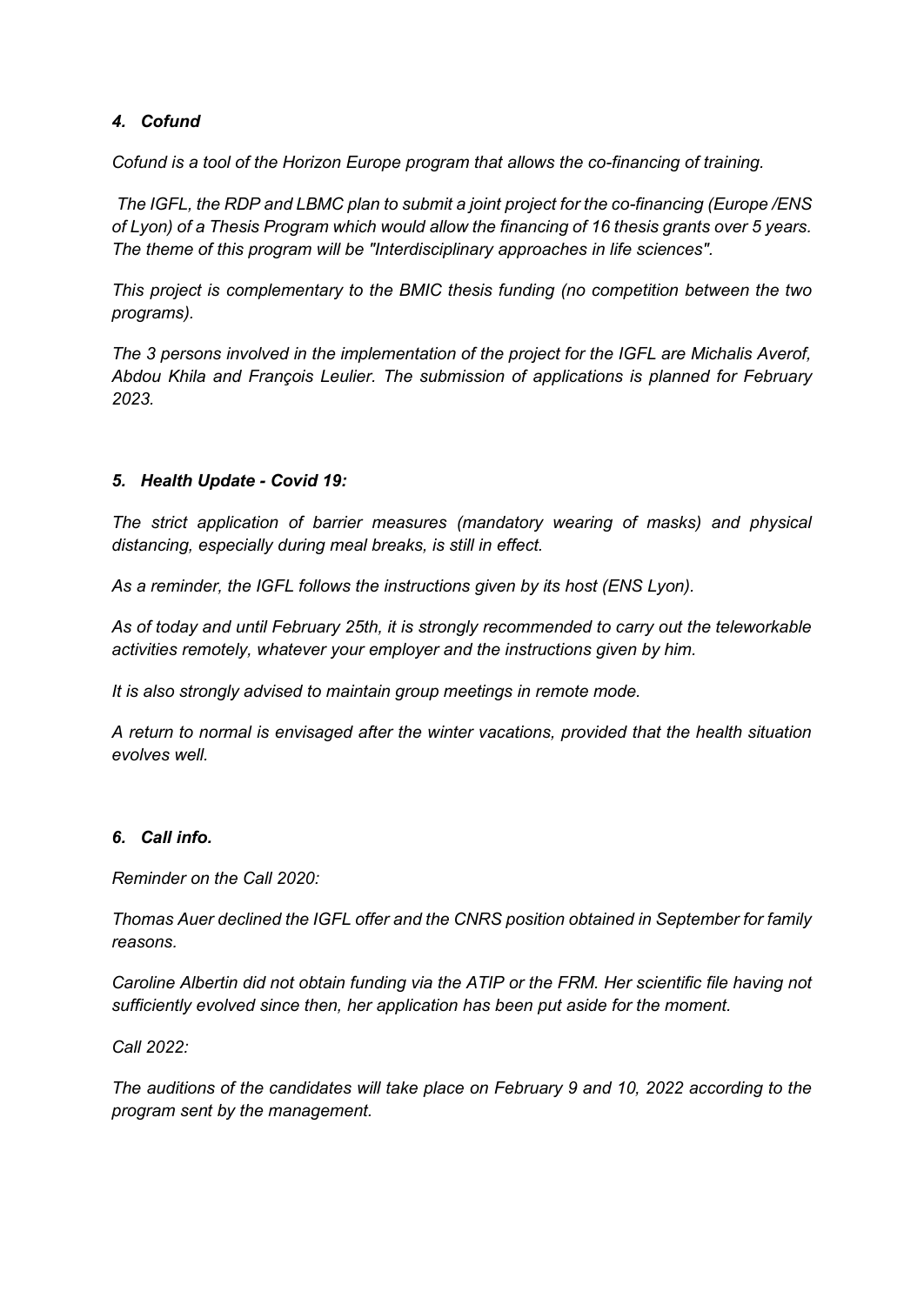#### *7. Return from committees*

#### *# Equipment Committee:*

*The function of this committee is, among other things, to collect the needs for collective equipment or involving several teams. Once centralized, the requests will be discussed and communicated to the management for final arbitration. In order to anticipate investments, a list of common equipment must be communicated to the management by mid-March. If you have needs, please send your ideas to igfl.equipement@listes.ens-lyon.fr.* 

*NB: Some teams are not represented in this committee, if you are volunteers, do not hesitate to join the group.*

*An operation of repair of small laboratory equipment is organized jointly with the LBMC (at the initiative of the WG on sustainable development and managed by the WG on equipment) in a sustainable development perspective. About 20 small materials have been identified and will be diagnosed soon by the Grenoble company SODIPRO.*

*A "laboratory consumables exchange" will soon be organized at the IGFL to give away tubes, kits and other consumables not used in each team.*

#### *# Living Together Committee:*

*Photos of security officers will be added to the trombinoscope.*

*The setting up of a "Bicycle Workshop" (small common repair material) at the IGFL is under study.*

*A lack of cleaning and respect of the rules of use of the equipment is noted in a rather recurrent way (cf e-mail of Séverine VIALA of 21/01/21 to all.igfl concerning the ultracentrifuge).* 

*We remind the supervisors of the necessity to train the trainees and the newcomers to respect the protocols of use of the equipment in the laboratory.*

*Consequently, the "living together" indicator is once again at the intermediate level: orange.*

#### *# Sustainable Development" Committee*

*The implementation of selective sorting at the IGFL continues:* 

*1) Bins to sort plastics will be installed on 10/02/22 in the teams...*

*2) Bins for sorting aluminum and paper/cardboard are already in place in the cafeterias of R+3 and R0, as well as a bucket for compostable waste (R+3).*

*Many sorting errors have been noted: a small collective effort is required to respect the signs and to sort better so that sorting is efficient. If you have any questions, do not hesitate to*